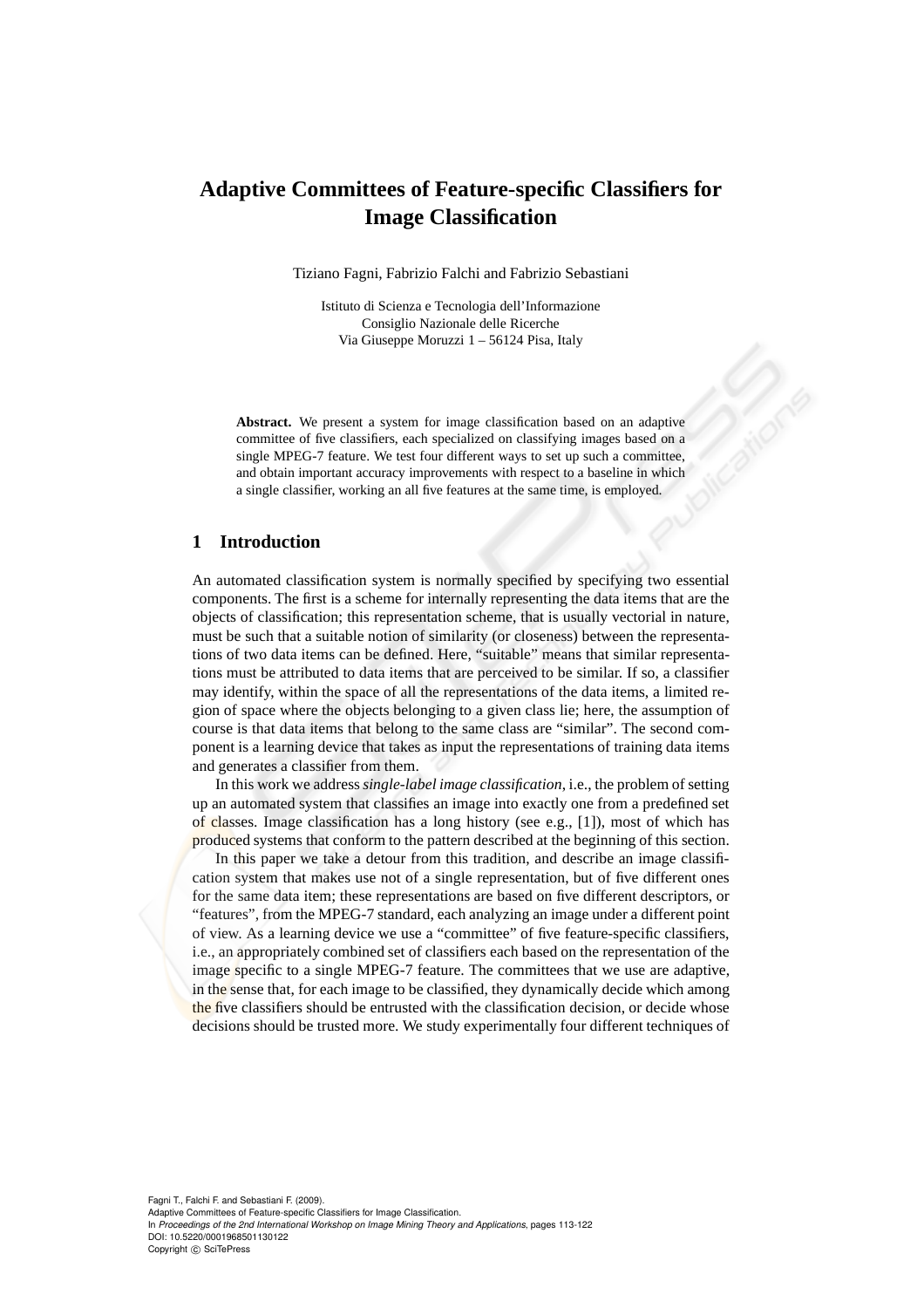combining the decisions of the five individual classifiers, using a dataset consisting of photographs of stone slabs classified into different types of stone.

As a technique for generating the individual members of the classifier committee we use *distance-weighted* k *nearest neighbours*, a well-known example-based learning technique. Technically, this method does not require a vectorial representation of data items to be defined, since it simply requires that, given two data items, a distance between them is defined. In the discussion that follows this will allow us to abstract away from the details of the representation specified by the MPEG-7 standard, and simply specify our methods in terms of distance functions between data items. This is not problematic, since distance functions both for the individual MPEG-7 features and for the image as a whole have already been studied and defined in the literature.

Since distance computation is so fundamental to our methods, we have also studied how to compute distances between data items efficiently, and have implemented an efficient system that makes use of metric data structures explicitly devised for "nearest neighbour search".

The rest of the paper is organized as follows. Section 2 describes in detail the learning algorithm, while Section 3 discusses how we have implemented efficiently these learning algorithms by recurring to metric data structures. In Section 4 we move to describing our experiments, and to discuss conclusions that can be drawn from them.

## **2 Automatic Image Classification by means of Adaptive, Feature-specific Committees**

Given a set of documents D and a predefined set of *classes* (also known as *labels*, or *categories*)  $C = \{c_1, \ldots, c_m\}$ , *single-label* (aka 1-of-*m*, or *multiclass*) *document classification* (SLC) is the task of automatically building a single-label document classifier, i.e., a function  $\hat{\Phi}$  that predicts, for any  $d_i \in D$ , the correct class  $c_j \in C$  to which  $d_i$ belongs. More formally, the task is that of approximating, or estimating, an unknown *target function*  $\Phi: D \to C$ , that describes how documents ought to be classified, by means of a function  $\hat{\Phi}: D \to C$ , called the *classifier*, such that  $\Phi$  and  $\hat{\Phi}$  "coincide as much as possible"<sup>1</sup>.

The solutions we will give to this task will be based on automatically generating the classifiers  $\ddot{\Phi}$  by *supervised learning*. This will require a set  $\Omega$  of documents as input which are manually labelled according to the classes  $C$ , i.e., such that for each document  $d_i \in \Omega$  the value of the function  $\Phi(d_i)$  is known. In the experiments we present in Section 4 the set  $\Omega$  will be partitioned into two subsets  $Tr$  (the *training set*) and Te (the *test set*), with  $Tr \cup Te = \Omega$ ; Tr will be used in order to generate the classifiers  $\hat{\Phi}$  by means of supervised learning methods, while Te will be used in order to test the effectiveness (i.e., accuracy) of the generated classifiers.

 $\overline{\text{Consistently with most mathematical literature we use the caret symbol } (\hat{ } )$  to indicate estimation.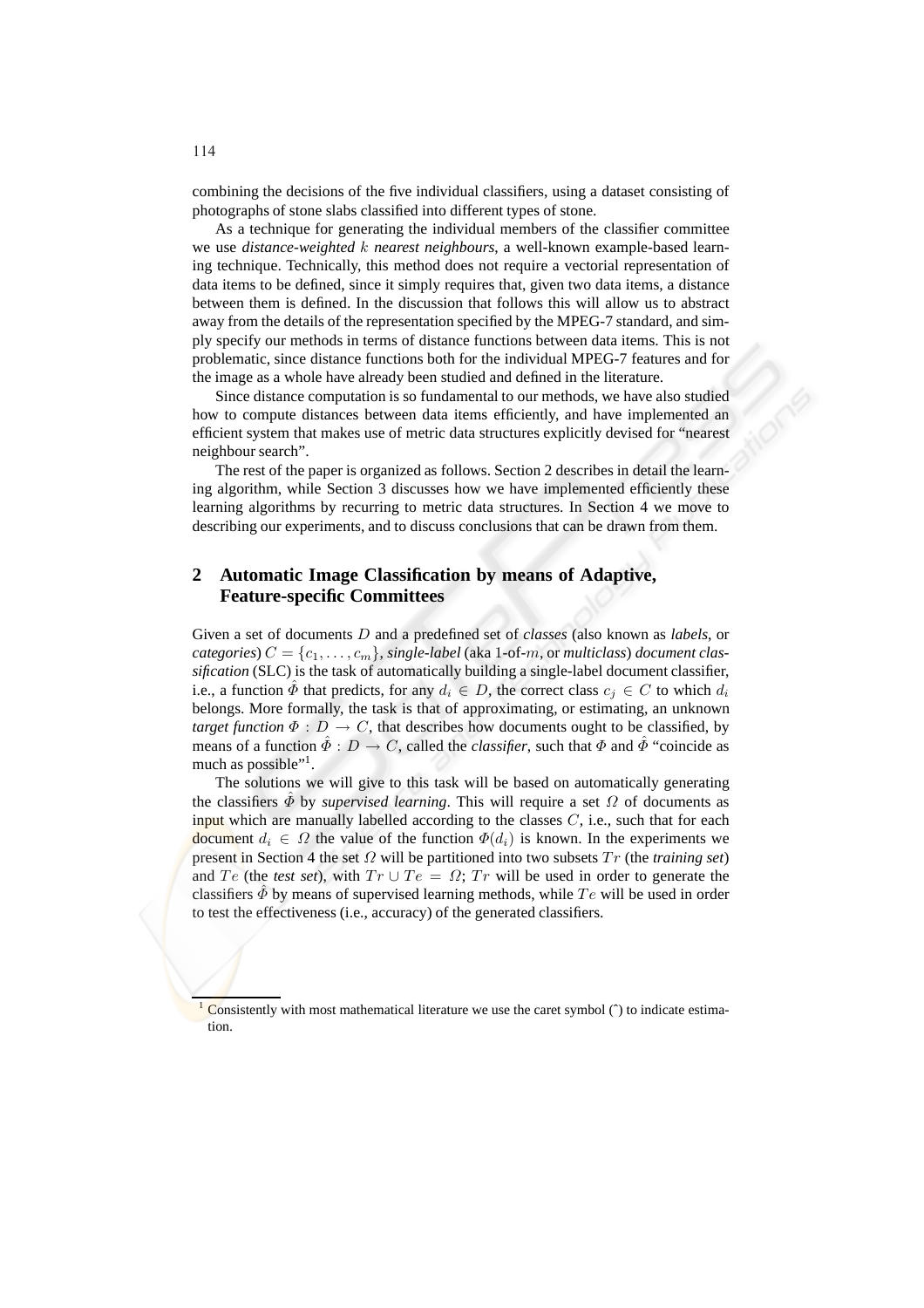#### **2.1 Image Classifiers as Committees of Single-feature Classifiers**

The image classifier  $\hat{\Phi}: D \to C$  that we will generate will actually consist of a *classi*fier committee (aka classifier ensemble), i.e., of a tuple  $\hat{\Phi}=(\hat{\Phi}^1,\ldots,\hat{\Phi}^n)$  of classifiers, where each classifier  $\hat{\Phi}^s$  is specialized in analyzing the image from the point of view of a single feature  $f_s \in F$ , where F is a set of image features. For instance, a classifier  $\hat{\Phi}^{colour}$  will be set up that classifies the image only according to its distribution of colours, and a further classifier  $\hat{\Phi}^{texture}$  will be set up that classifies the image according to texture considerations. As image features we will use five visual "descriptors" as defined in the MPEG-7 standard<sup>2</sup>, each of them characterizing a particular visual aspect of the image. These five descriptors are *Colour Layout* (CL – information about the spatial layout of colour images), *Colour Structure* (CS – information about colour content and its spatial arrangement), *Edge Histogram* (EH – information about the spatial distribution of five types of edges), *Homogeneous Texture* (HT – texture-related properties of the image), and *Scalable Colour* (SC – a colour histogram in the HSV colour space)<sup>3</sup>.

The "aggregate" classifier  $\bar{\phi}$  takes its classification decision by combining the decisions returned by the feature-specific classifiers  $\hat{\phi}^s$  by means of an *adaptive* combination rule, i.e., a combination rule that pays particular attention to those  $\hat{\Phi}^s$ 's that are expected to perform more accurately on the particular image that needs to be classified. This is advantageous, since different features could be the most revealing for classifying different types of images; e.g., for correctly recognizing that an image belongs to class c ′ the *Homogeneous Texture* feature might be more important than *Colour Layout*, while the contrary might happen for class  $c''$ . In the techniques that we have used in this work, whether and how much a given feature is effective for classifying a given document is automatically detected, and automatically brought to bear in the classification decision.

For implementing the classifier committee, i.e., for combining appropriately the outputs of the  $\hat{\phi}^s$ 's, we will experiment with four different techniques. In Sections 2.1 to 2.1 we will describe these techniques, while in Section 2.2 we will describe how to generate the individual members of these committees.

**Dynamic Classifier Selection.** The first technique we test is *dynamic classifier selection* (DCS) [2–4]. This technique consists in

1. identifying the set

$$
\chi^w(d_i) = \arg\min_{d_p \in Tr} \delta(d_i, d_p) \tag{1}
$$

of the w training examples closest to the test document  $d_i$ , where  $\delta(d', d'')$  is a (global) measure of distance to be discussed more in detail in Section 3);

2. attributing to each feature-specific classifier  $\hat{\varPhi}^s$  a score  $g(\hat{\varPhi}^s, \chi^w(d_i))$  that measures how well it classifies the examples in  $\chi^w(d_i)$ ; see below for details;

<sup>2</sup> International Organization for Standardization, *Information technology - Multimedia content description interfaces*, Standard ISO/IEC 15938, 2002.

<sup>3</sup> For definitions of these MPEG-7 visual descriptors see: International Organization for Standardization, *Information technology - Multimedia content description interfaces - Part 3: Visual*, Standard ISO/IEC 15938-3, 2002.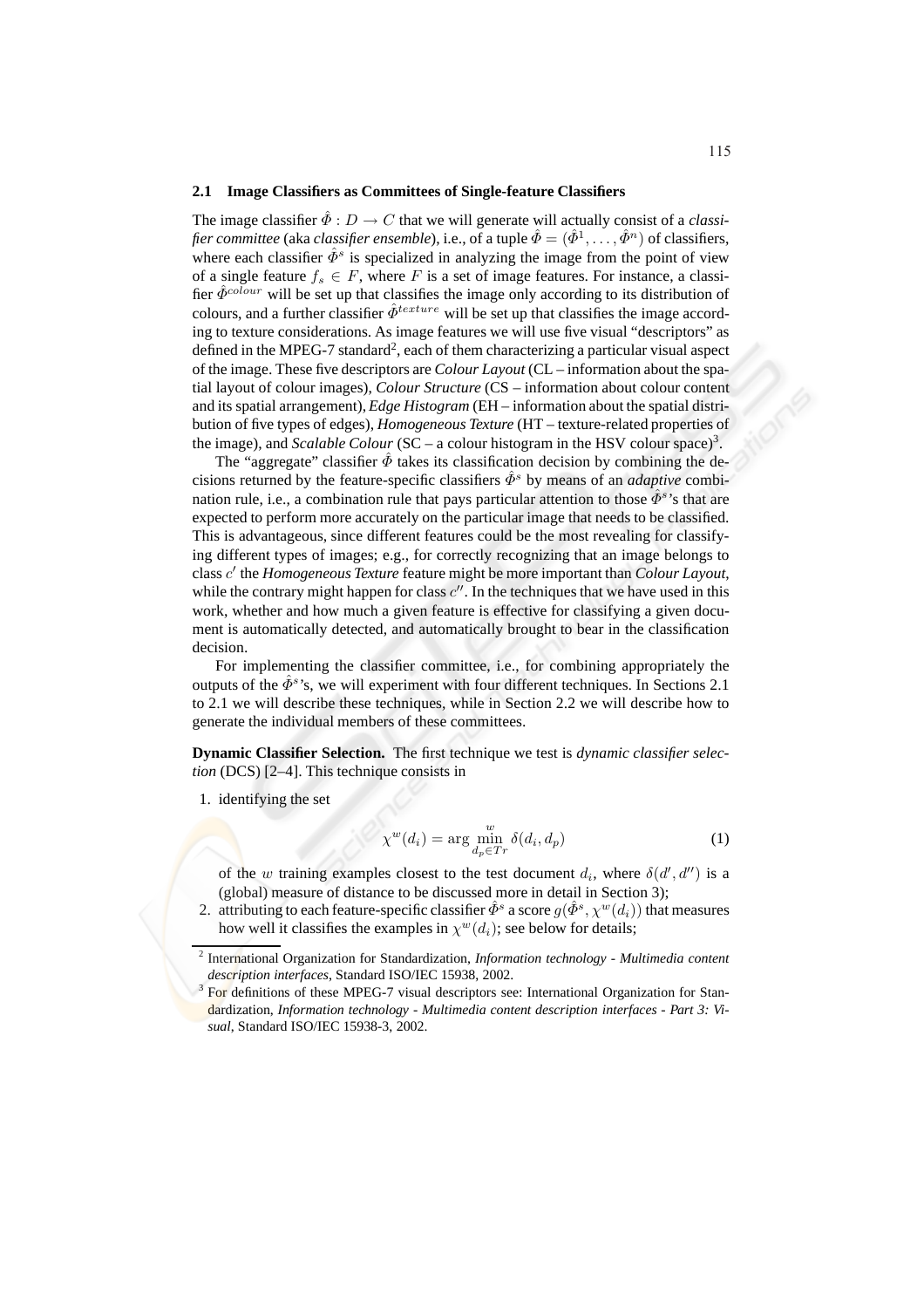3. adopting the decision of the classifier with the highest score; i.e.,  $\hat{\Phi}(d_i) = \hat{\Phi}^t(d_i)$ where  $\hat{\varPhi}^t = \arg\max_{\hat{\varPhi}^s \in \hat{\varPhi}} g(\hat{\varPhi}^s,\chi^w(d_i)).$ 

This technique is based on the intuition that similar documents are handled best by similar techniques, and that we should thus trust the classifier which has proven to behave best on documents similar to the one we need to classify.

We compute the score from Step  $(2)$  as

$$
g(\hat{\Phi}^s, d_i) = \sum_{d_p \in \chi^w(d_i)} (1 - \delta(d_i, d_p)) \cdot [\hat{\Phi}^s(d_p) = \Phi(d_p)] \tag{2}
$$

where  $[\alpha]$  is an indicator function, i.e.,

$$
[\alpha] = \begin{cases} +1 \text{ if } \alpha = True \\ -1 \text{ if } \alpha = False \end{cases}
$$

Equation 2 thus encodes the intuition that the more examples in  $\chi^w(d_i)$  are correctly classified by  $\hat{\Phi}^s$  (i.e., are such that  $\hat{\Phi}^s(d_p) = \Phi(d_p)$ ), and the closer they are to  $d_i$  (i.e. the lower  $\delta(d_i, d_p)$  is), the better  $\hat{\Phi}^s$  may be expected to behave in classifying  $d_i$ .

**Weighted Majority Vote.** The second technique we test is *weighted majority vote* (WMV), a technique similar in spirit to the "adaptive classifier combination" technique of [3]. WMV is different from DCS in that, while DCS eventually trusts a single featurespecific classifier (namely, the one that has proven to behave best on documents similar to the test document), thus completely disregarding the decisions of all the other classifiers, WMV uses a weighted majority vote of the decisions of *all* the feature-specific classifiers  $\hat{\Phi}^s \in \hat{\Phi}$ , with weights proportional to how well each  $\hat{\Phi}^s$  has proven to behave on documents similar to the test document. This technique is thus identical to DCS except that Step 3 is replaced by the following two steps:

3. for each class  $c_j \in C$ , all evidence in favour of the fact that  $c_j$  is the correct class of  $d_i$  is gathered by summing the  $g(\hat{\Phi}^s, \chi^w(d_i))$  scores of the classifiers that believe this fact to be true; i.e.,

$$
z(d_i, c_j) = \sum_{f_s \in F \; : \; \hat{\Phi}^s(d_i) = c_j} g(\hat{\Phi}^s, \chi^w(d_i))
$$
 (3)

4. the class that obtains the maximum  $z(d_i, c_j)$  score is chosen, i.e.,

$$
\hat{\Phi}(d_i) = \arg \max_{c_j \in C} z(d_i, c_j)
$$
\n(4)

**Confidence-rated Dynamic Classifier Selection.** The third technique we test is *confidence-rated dynamic classifier selection* (CRDCS), a variant of DCS in which the *confidence* with which a given classifier has classified a document is also taken into account. From now on we will indeed assume that, given a test document  $d_i$ , a given featurespecific classifier  $\hat{\Phi}^s$  returns both a class  $c_j \in C$  to which it believes  $d_i$  to belong *and* a

116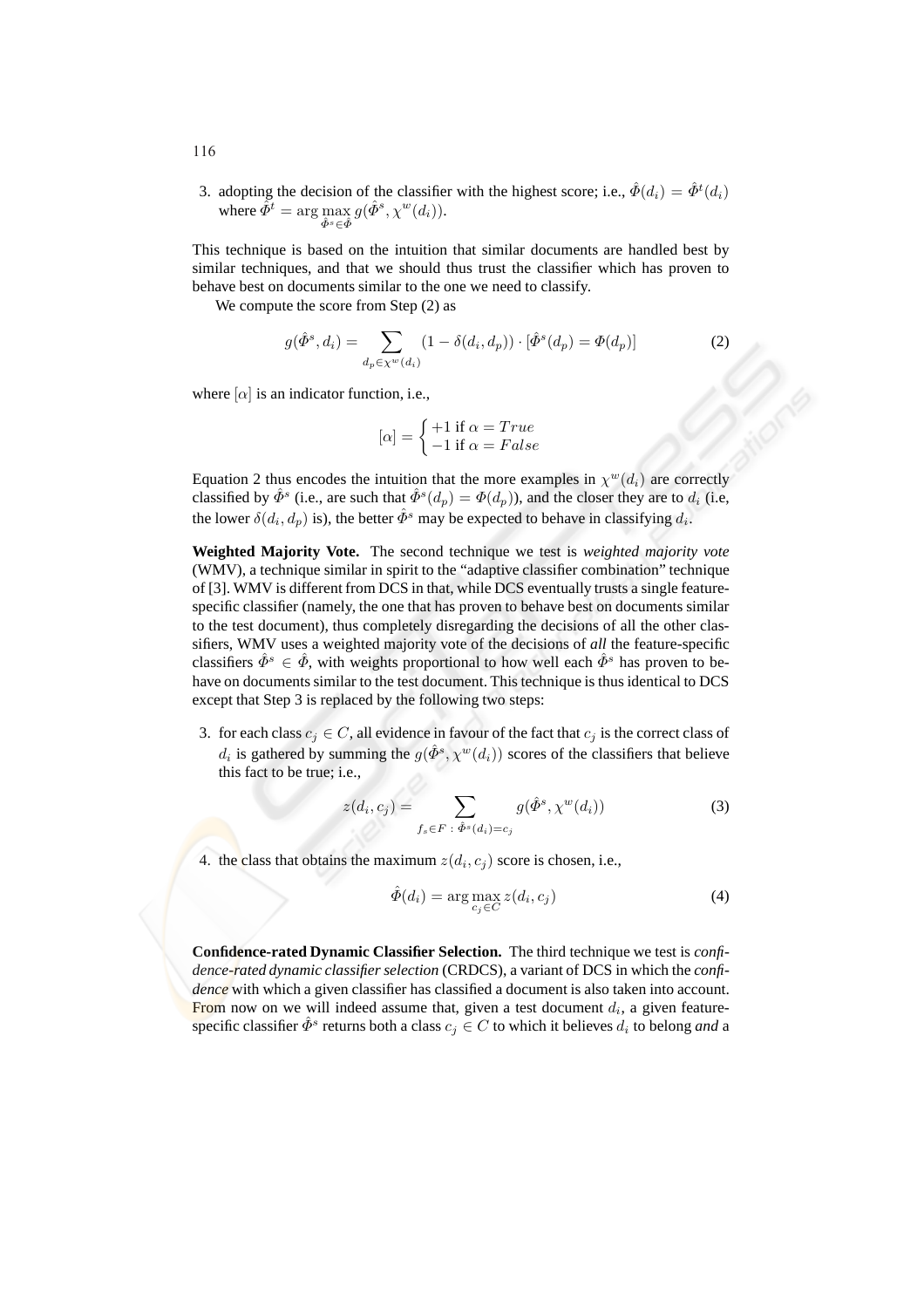numerical value  $\nu(\hat{\mathcal{B}}^s, d_i)$  that represents the confidence that  $\hat{\mathcal{B}}^s$  has in its decision (high values of  $\nu$  correspond to high confidence). In Section 2.2 we will see this to be true of the feature-specific classifiers we generate in our experiment. Note also that, with respect to the "standard" version of DCS described in Section 2.1, this "confidenceaware" variant is more in line with the developments in computational learning theory of the last 10 years, since confidence is closely related to the notion of "margin", which plays a key role in learning frameworks based on structural risk minimization, such as kernel machines and boosting [5].

The intuition behind the use of these confidence values is that a classifier that has made a correct decision with high confidence should be preferred to one which has made the same correct decision but with a lower degree of confidence; and a classifier that has taken a wrong decision with high confidence should be trusted even less than a classifier that has taken the same wrong decision but with a lower confidence.

CRDCS is thus the same as DCS in Section 2.1, except for the computation of the  $g(\hat{\Phi}^s, d_i)$  score in Step 2, which now becomes confidence-sensitive. In CRDCS Equation (2) thus becomes

$$
g(\hat{\Phi}^s, d_i) = \sum_{d_p \in \chi^w(d_i)} (1 - \delta(d_i, d_p)) \cdot [\hat{\Phi}^s(d_p) = \Phi(d_p)] \cdot \nu(\hat{\Phi}^s, d_p)
$$
(5)

Therefore, a classifier  $\hat{\Phi}^s$  may be expected to perform accurately on an example  $d_i$  when many examples in  $\chi^w(d_i)$  are correctly classified by  $\hat{\varPhi}^s$ , when these are close to  $d_i$ , and when these correct classifications have been reached with high confidence.

Steps 1 and 3 from Section 2.1 remain unchanged.

**Confidence-rated Weighted Majority Vote.** The fourth technique we test, *confidencerated weighted majority vote* (CRWMV), stands to WMV as CRDCS stands to DCS; that is, it consists of a version of WMV in which confidence considerations, as from the previous section, are taken into account. CRWMV has thus the same form of WMV; the only difference is that the  $g(\hat{\phi}^s, d_i)$  score as from Step 2 is obtained through Equation (5), which takes into account the confidence with which the  $\hat{\Phi}^s$  classifiers have classified the training examples in  $\chi^w(d_i)$ , instead of Equation (2), which does not. Steps 1, 3 and 4 from Section 2.1 remain unchanged.

#### **2.2 Generating the Individual Classifiers**

Each individual classifier  $\hat{\varPhi}^s$  (i.e., each member of the various committees described in Section 2.1) is generated by means of the well-known *(single-label, distance-weighted)* k *nearest neighbours* (k-NN) technique. This technique consists in the following steps; for a test document  $d_i$ 

1. (similarly to Equation 1) identify the set

$$
\chi^k(d_i) = \arg\min_{d_p \in Tr} \delta_s(d_i, d_p) \tag{6}
$$

of the k training examples closest to the test document  $d_i$ , where  $\delta_s(d', d'')$  is a distance measure between documents in which only aspects specific to feature  $f_s$ are taken into consideration, and  $k$  is an integer parameter;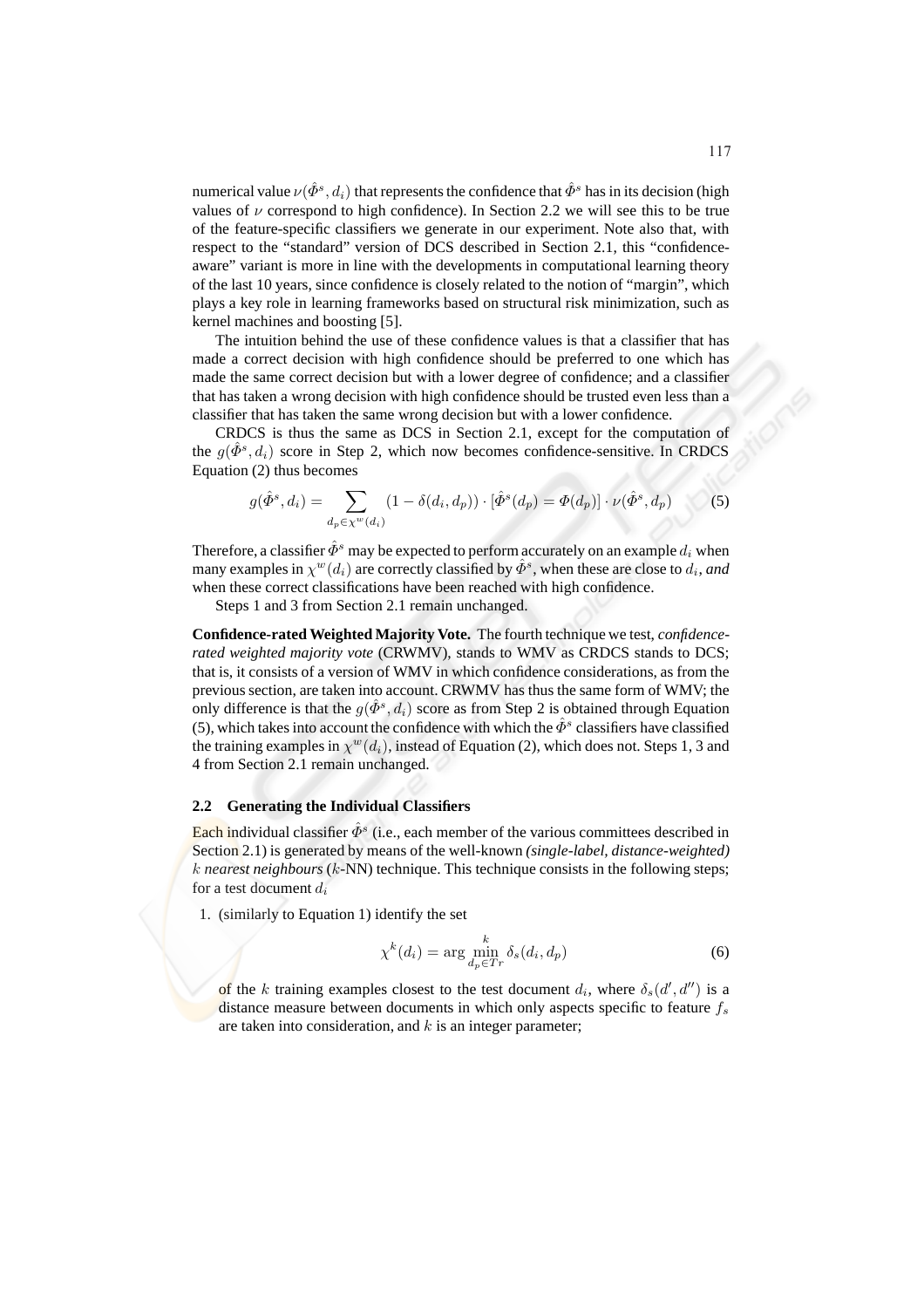2. for each class  $c_j \in C$ , gather the evidence  $q(d_i, c_j)$  in favour of  $c_j$  by summing the complements of the distances between  $d_i$  and the documents in  $\chi^k(d_i)$  that belong to  $c_j$ ; i.e.,

$$
q(d_i, c_j) = \sum_{d_p \in \chi^k(d_i) \; : \; \Phi(d_p) = c_j} (1 - \delta_s(d_i, d_p)) \tag{7}
$$

3. pick the class that maximizes this evidence, i.e.,

$$
\hat{\Phi}^s(d_i) = \arg \max_{c_j \in C} q(d_i, c_j)
$$
\n(8)

Standard forms of distance-weighted  $k$ -NN do not usually output a value of confidence in their decision. We naturally make up for this by adding a further step to the process, i.e.,

4. set the value of confidence in this decision to

$$
\nu(\hat{\Phi}^s, d_i) = q(d_i, \hat{\Phi}^s(d_i)) - \frac{\sum_{c_j \neq \hat{\Phi}^s(d_i)} q(d_i, c_j)}{m - 1}
$$

That is, the confidence in the decision taken is defined as the strength of evidence in favour of the chosen class minus the average strength of evidence in favour of all the remaining classes.

Distance-weighted k-NN classifiers have several advantages over classifiers generated by means of other learning methods:

- **–** Very good effectiveness, as shown in several text classification experiments [6– 9]; this effectiveness is often due to their natural ability to deal with non-linearly separable classes;
- **–** The fact that they scale extremely well (better than SVMs) to very high numbers of classes [9]. In fact, computing the  $|Tr|$  distance scores and sorting them in descending order (as from Step 1) needs to be performed only once, irrespectively of the number  $m$  of classes involved; this means that distance-weighted  $k$ -NN scales (wildly) sublinearly with the number of classes involved, while learning methods that generate linear classifiers scale linearly, since none of the computation needed for generating a single classifier  $\hat{\Phi}'$  can be reused for the generation of another classifier  $\hat{\Phi}$ '', even if the same training set  $Tr$  is involved.
- **–** The fact that they are parametric in the distance function they use. This allows the use of distance measures customized to the specific type of data involved, which turns out to be extremely useful in our case.

# **3 Efficient Implementation of Nearest Neighbour Search by Metric Data Structures**

In order to speed up the computations of our classifiers we have focused on implementing efficiently *nearest neighbour search*, which can be defined as the operation of finding, within a set of objects, the  $k$  objects closest to a given target object, given a suitable notion of distance. The reason we have focused on speeding up this operation is that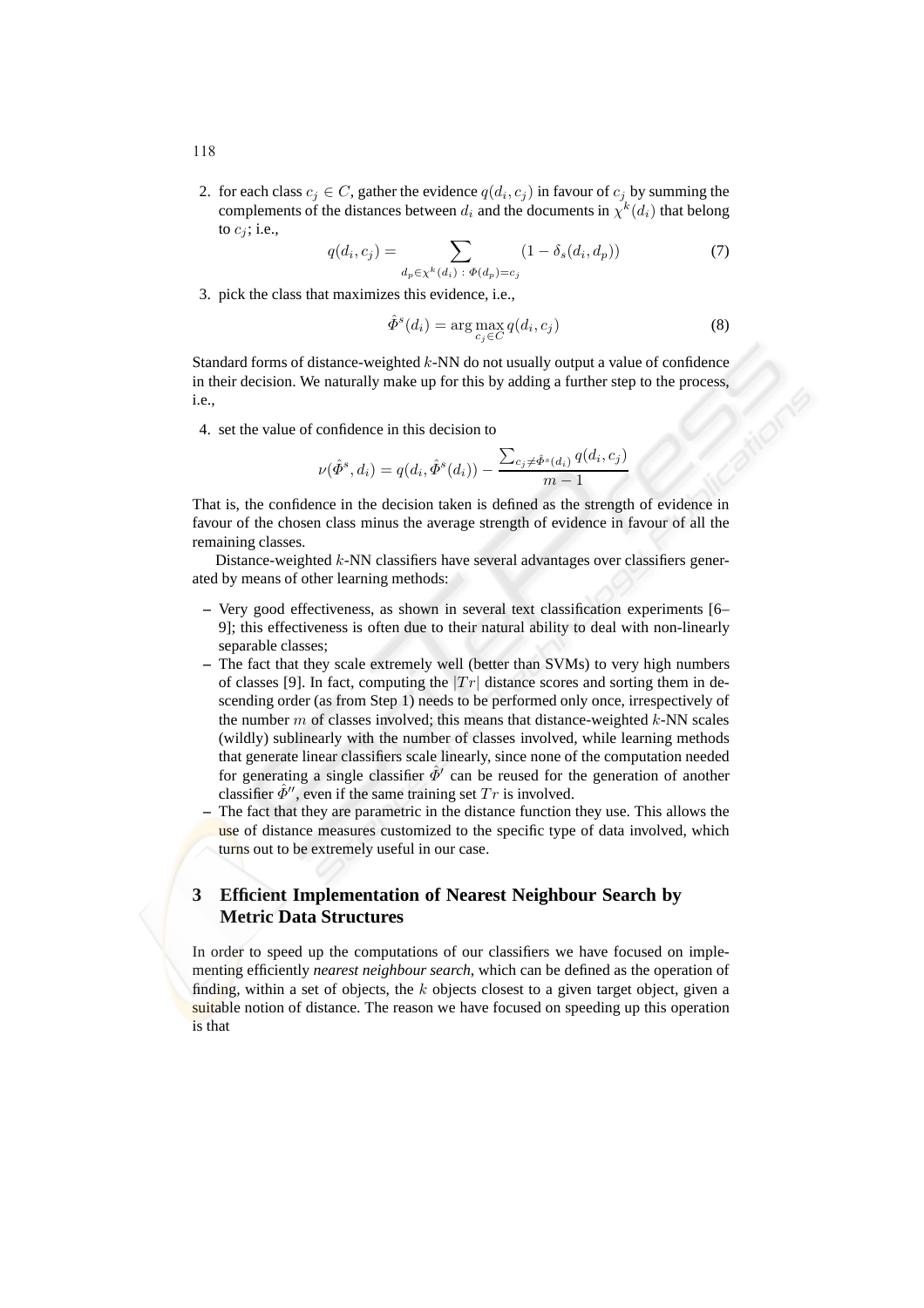- 1. it accounts for most of the computation involved in classifying objects through the k-NN method of Section 2.2; Step 1 of this method requires nearest neighbour search;
- 2. it also accounts for most of the computation involved in combining base classifiers through each of the four methods of Section 2.1; Step 1 of each of these four methods also requires nearest neighbour search.

Efficient implementation of nearest neighbour search requires data structures in secondary storage that are explicitly devised for this task  $[10-12]$ . As such a data structure we have used an *M-tree* [13]<sup>4</sup>, a data structure explicitly devised for speeding up nearest neighbour search in *metric spaces*, i.e., sets in which a distance function is defined between their members that is a metric<sup>5</sup>. We have been able to use M-trees exactly because

- **–** as the five feature-specific distance functions  $\delta_s$  of Equation 6, we have chosen the distance measures recommended by the MPEG group (see [14] for details), which are indeed metrics;
- **–** as the global distance function  $\delta$  of Equation 1 we have chosen a linear combination of the previously mentioned five  $\delta_s$  functions, which is by definition also a metric. As the linear combination weights  $w<sub>s</sub>$  we have simply adopted the weights derived from the study presented in [15], i.e.,  $w(CL) = .007$ ,  $w(CS) = .261$ ,  $w(EH) =$ .348,  $w(HT) = .043, w(SC) = .174.$

Note that, in reality, the  $\delta_s$  functions from [14] that we have adopted do *not* range on [0, 1], but on five different intervals  $[0, \alpha_s]$ ; in order to have them all range on [0, 1] we have multiplied all distances by the normalization weights  $z(CL) = .174$ ,  $z(CS) = .075, z(EH) = .059, z(HT) = .020, z(SC) = .001.$ 

# **4 Experiments**

The dataset that we have used for our experiments (here called the Stone dataset) is a set of 2,597 photographs of stone slabs, subdivided under 37 classes representing different types of stone<sup>6</sup>. The dataset was randomly split into a training set, containing approximately 30% of the entire dataset, and a test set, consisting of the remaining 70%. For each photograph an internal representation in terms of MPEG-7 features was generated and stored into an M-tree.

We have used the publicly available Java implementation of M-trees developed at Masaryk University, Brno; see http://lsd.fi.muni.cz/trac/mtree/.

<sup>&</sup>lt;sup>5</sup> A *metric* is a distance function  $\delta$  on a set of objects X such that, for any  $x_1, x_2, x_3 \in X$ , it is true that (a)  $\delta(x_1, x_2) \ge 0$  (*non-negativity*); (b)  $\delta(x_1, x_2) = 0$  if and only if  $x_1 = x_2$  (*identity of indiscernibles*); (c)  $\delta(x_1, x_2) = \delta(x_2, x_1)$  (*symmetry*); (d)  $\delta(x_1, x_3) \leq \delta(x_1, x_2) +$  $\delta(x_2, x_3)$  (*triangle inequality*).

<sup>&</sup>lt;sup>6</sup> The dataset was provided by the Metro S.p.A. Marmi e Graniti company (see http://www.metromarmi.it/), and was generated during their routine production process, according to which slabs are first cut from stone blocks, and then photographed in order to be listed in online catalogues that group together stone slabs produced by different companies.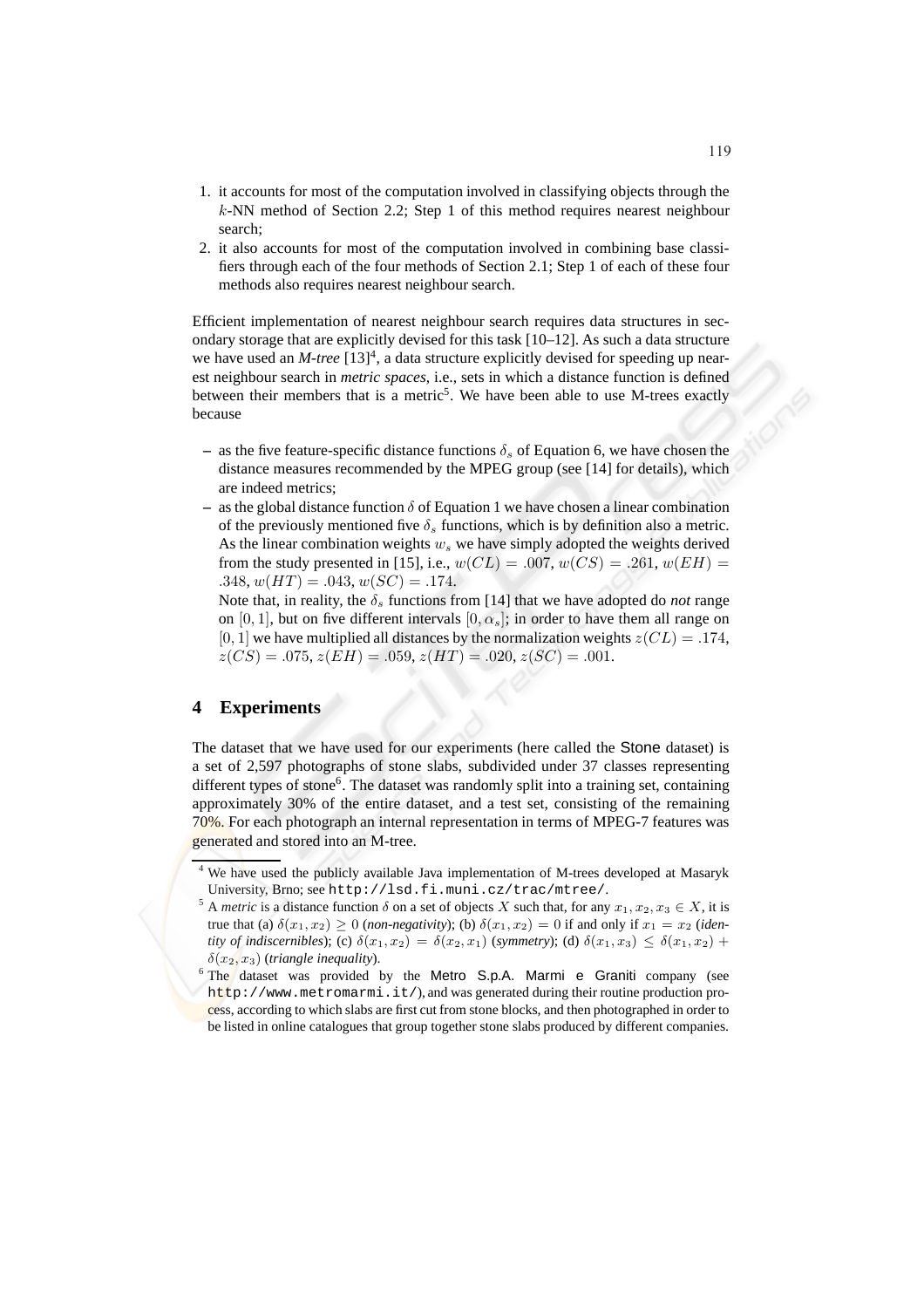As a measure of effectiveness we have used *error rate* (noted E), i.e., the percentage of test documents that have been misplaced in a wrong class.

As a baseline, we have use a "multi-feature" version of the distance-weighted k-NN technique of Section 2.2, i.e., one in which the distance function  $\delta$  mentioned at the end of Section 3, and resulting from a linear combination of the five feature-specific  $\delta_s$  functions, is used in place of  $\delta_s$  in Equation 6. For completeness we also report five other baselines, obtained in a way similar to the one above but using in each a featurespecific distance function  $\delta_s$ . In these baselines and in the experiments involving our adaptive classifiers the  $k$  parameter has been fixed to 30, since this value has proved the best choice in previous experiments involving the same technique [7, 8]. The w parameter of the four adaptive committees has been set to 5, which is the value that had performed best on previous experiments we had run on a different dataset. In future experiments we plan to optimize these parameters more carefully by cross-validation.

The results of our experiments are reported in Table 1. From this table we may notice that all four committees (2nd row, 2nd to 5th cells) bring about a noteworthy reduction of error rate with respect to the baseline (2nd row, 1st cell). The best performer proves the confidence-rated dynamic classifier selection method of Section 2.1, with a reduction in error rate of 39.7% with respect to the baseline. This is noteworthy, since both this method and the baseline use the same information, and only combine it in different ways. The results also show that confidence-rated methods (CRDCS and CRWMV) are not uniformly superior to methods (DCS and WMV) which do not make use of confidence values. They also show that dynamic classifier selection methods (DCS and CRDCS) are definitely superior to weighted majority voting methods (WMV and CRWMV).

This latter result might be explained by the fact that, out of five features, three (CS, CL, SC) are based on colour, and are thus not completely independent from each other; if, for a given test image, colour considerations are not relevant for picking the correct class, it may be different to ignore them anyway, since they are brought to bear three times in the linear combination. In this case, DCS and CRDCS are more capable of ignoring colour considerations, since they will likely entrust either the EH- or the HTbased classifier with taking the final classification decision.

The same result also seems to suggest that, for any image, there tends to be a single feature that alone is able to determine the correct class of the image, but this feature is not always the same, and sharply differs across categories. For instance, the SC feature is the best performer, among the single-feature classifiers (1st row), on test images belonging to class GIALLO VENEZIANO ( $E = .11$ ), where it largely outperforms the EH feature ( $E = .55$ ), but the contrary happens for class ANTIQUE BROWN, where EH ( $E = .01$ ) largely outperforms SC (.22). That no single feature alone is a solution for all situations is also witnessed by the fact that all single-feature classifiers (1st row) are, across the entire dataset, largely outperformed by both the baseline classifier and all the adaptive committees. This fact confirms that splitting the image representation into independent feature-specific representations on which feature-specific classifiers operate is a good idea.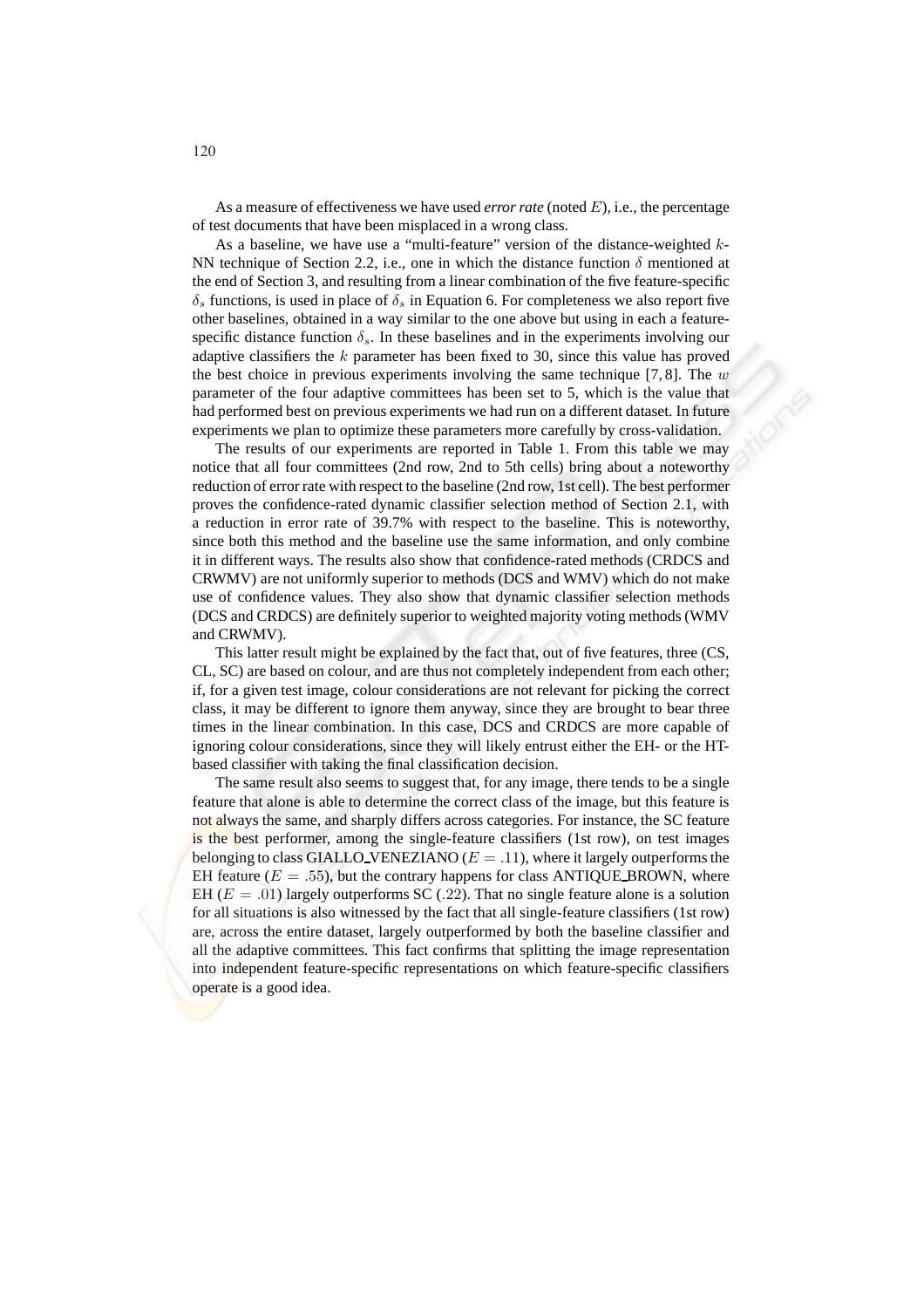**Table 1.** Error rates of the techniques as tested on the Stone dataset; percentages indicate decrease in error rate with respect to the baseline. The first five results are relative to the five feature-specific baselines. **Boldface** indicates the best performer.

| CL              | CS                                                                     | EН           | HТ         |              |
|-----------------|------------------------------------------------------------------------|--------------|------------|--------------|
| 0.479           | 0.318                                                                  | 0.479        | 0.410      | 0.419        |
| <b>Baseline</b> | <b>DCS</b>                                                             | <b>CRDCS</b> | <b>WMV</b> | <b>CRWMV</b> |
| 0.297           | $(0.183 (-38.4\%))(0.179 (-39.7\%))(0.225 (-24.2\%))(0.227 (-23.6\%))$ |              |            |              |

### **Acknowledgements**

This work has been partially supported by Project "Networked Peers for Business" (NeP4B), funded by the Italian Ministry of University and Research (MIUR) under the "Fondo per gli Investimenti della Ricerca di Base" (FIRB) funding scheme. We thank Gianluca Fabrizi and Metro S.p.A. Marmi e Graniti for making the Stone dataset available. Thanks also to Claudio Gennaro and Fausto Rabitti for useful discussions.

### **References**

- 1. Lu, D., Weng, Q.: A survey of image classification methods and techniques for improving classification performance. International Journal of Remote Sensing 28(5) (2007) 823-870
- 2. Giacinto, G., Roli, F.: Adaptive selection of image classifiers. In: Proceedings of the 9th International Conference on Image Analysis and Processing (ICIAP'97), Firenze, IT (1997) 38-45
- 3. Li, Y.H., Jain, A.K.: Classification of text documents. The Computer Journal 41(8) (1998) 537-546
- 4. Woods, K., Kegelmeyer Jr, W., Bowyer, K.: Combination of multiple classifiers using local accuracy estimates. IEEE Transactions on Pattern and Machine Intelligence 19(4) (1997) 405-410
- 5. Schapire, R.E., Singer, Y.: Improved boosting using confidence-rated predictions. Machine Learning 37(3) (1999) 297-336
- 6. Joachims, T.: Text categorization with support vector machines: Learning with many relevant features. In: Proceedings of the 10th European Conference on Machine Learning (ECML'98), Chemnitz, DE (1998) 137-142
- 7. Yang, Y.: An evaluation of statistical approaches to text categorization. Information Retrieval 1(1/2) (1999) 69-90
- 8. Yang, Y., Liu, X.: A re-examination of text categorization methods. In: Proceedings of the 22nd ACM International Conference on Research and Development in Information Retrieval (SIGIR'99), Berkeley, US (1999) 42-49
- 9. Yang, Y., Zhang, J., Kisiel, B.: A scalability analysis of classifiers in text categorization. In: Proceedings of the 26th ACM International Conference on Research and Development in Information Retrieval (SIGIR'03), Toronto, CA (2003) 96-103
- 10. Ch-vez, E., Navarro, G., Baeza-Yates, R., MarroquÌn, J.L.: Searching in metric spaces. ACM Computing Surveys 33(3) (2001) 273-321
- 11. Samet, H.: Foundations of Multidimensional and Metric Data Structures. Morgan Kaufmann, San Francisco, US (2006)